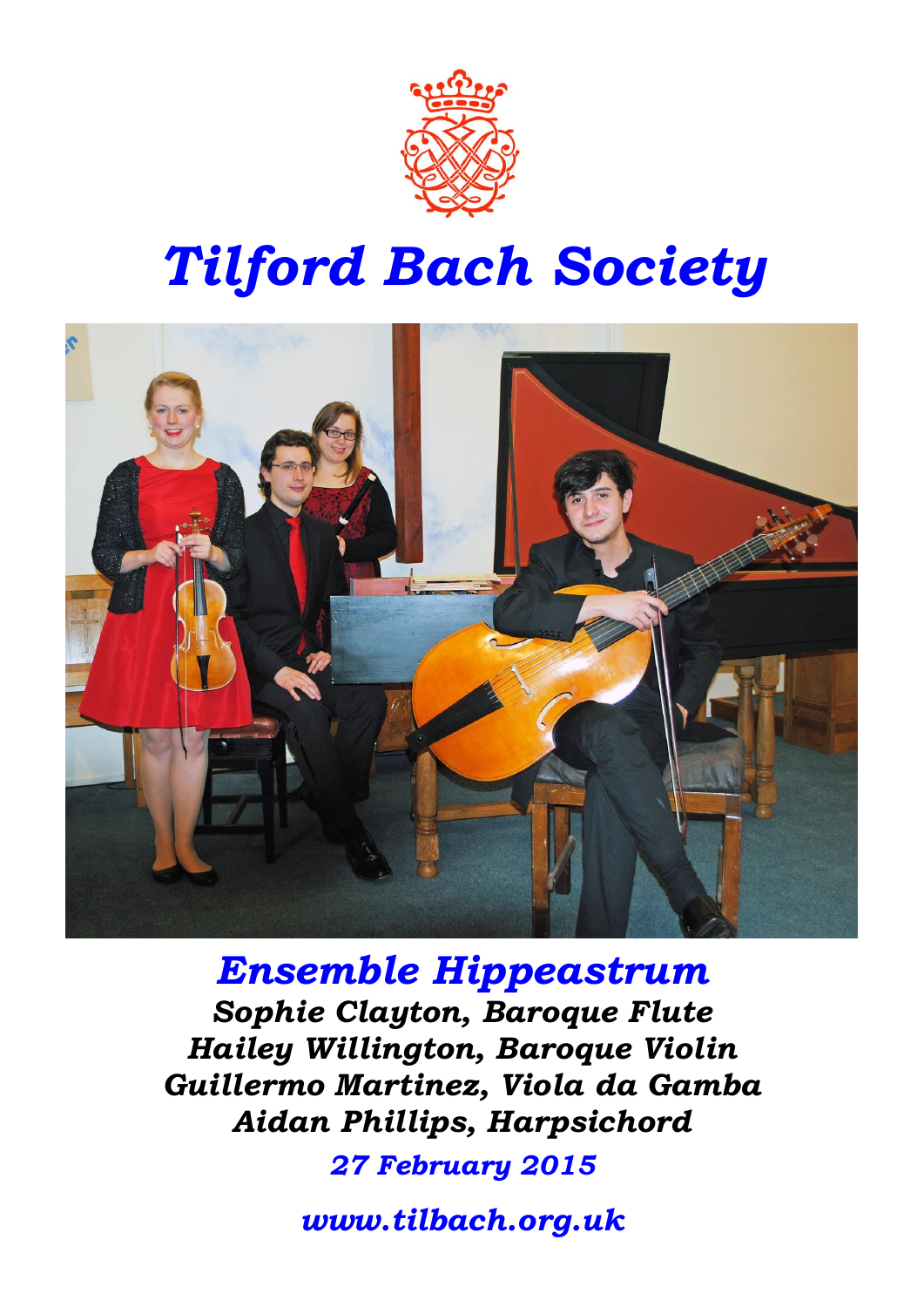

# **We especially thank TBS member HSH Dr Donatus Prinz von Hohenzollern for very kindly sponsoring this concert**

# **Programme**

### **GEORG-PHILIP TELEMANN, 1681 - 1767**

Concerto I. in G major for flute, violin, viola da gamba and basso-continuo, 1736 *Grave-Allegro-Grave; Largo; Presto; Allegro*

This concerto is part of the twelve 'Paris' Quartets and is a fine example of Telemann's tendency to write in exotic musical languages. The quartets were inspired by his famous eight-month journey to the French capital in 1737. This was a time a time when Telemann's personal style matured the most, writing instrumental music in Italian, French, and even Gypsy styles. Telemann was a fundamental contributor to the thematic development in Baroque music.

#### **JOHANN-JOACHIM QUANTZ, 1697-1773**

Sonata for flute and basso-continuo in B-flat major, QV 1:161, No.275 *Allegro di molto; Affettuoso; Vivace*

Johann Joachim Quantz (1697-1773) was a German flute player, teacher, writer, and composer. The son of a blacksmith, Quantz orignally learned the violin and oboe, before he abandonded these to learn the flute, studying with Pierre-Gabriel Buffardin. After working in Dresden as a musician to Frederick Augustus II of Poland, in 1740 Quantz entered the service of Frederick II of Prussia (Frederick the Great) - one of the most musically active, and influential, courts in Europe. Quantz became Frederick's flute teacher, and composed many works to be performed by him and other musicians at his court – including a vast number of sonatas, and over 300 concertos. Sonata no.275, in B flat major, is one of few sonatas that do not follow the slow-fast-fast pattern seen in so many of his other sonatas, opening with a lively Allegro di molto, followed by a beautiful Affettuoso movement, and ending with an energetic Vivace.

# **JOHANN SEBASTIAN BACH, 1685-1750**

Trio Sonata from the Musikalisches Opfer in C minor BWV1079, 1747

One of the most substantial works of the baroque chamber music repertoire, This sonata is the final movement a set of keyboard works and trio sonatas often collectively referred to as 'The Musical Offering'. The work has it's roots in a trip JS Bach took to Postdam in 1747 to visit his son, Carl Philip Emanuel, who was employed there as court composter to Fredrick the Great. Fredrick was keen to impress the famous elder Bach and during his visit, on May 7, 1747, invited Bach to view his new keyboard instrument, the forte piano. During this meeting, the King presented Bach with a complex theme and asked him to improvise a fugue upon it. Astounded at the ease with which Bach accomplished the task, Fredrick then challenged him to write a six-part fugue on the same theme. This was too much for even the great JS Bach to improvise, so instead Bach took the Fugue back to Leipzig and two months later published the set of pieces known as the Musical Offering, which he dedicated to the King.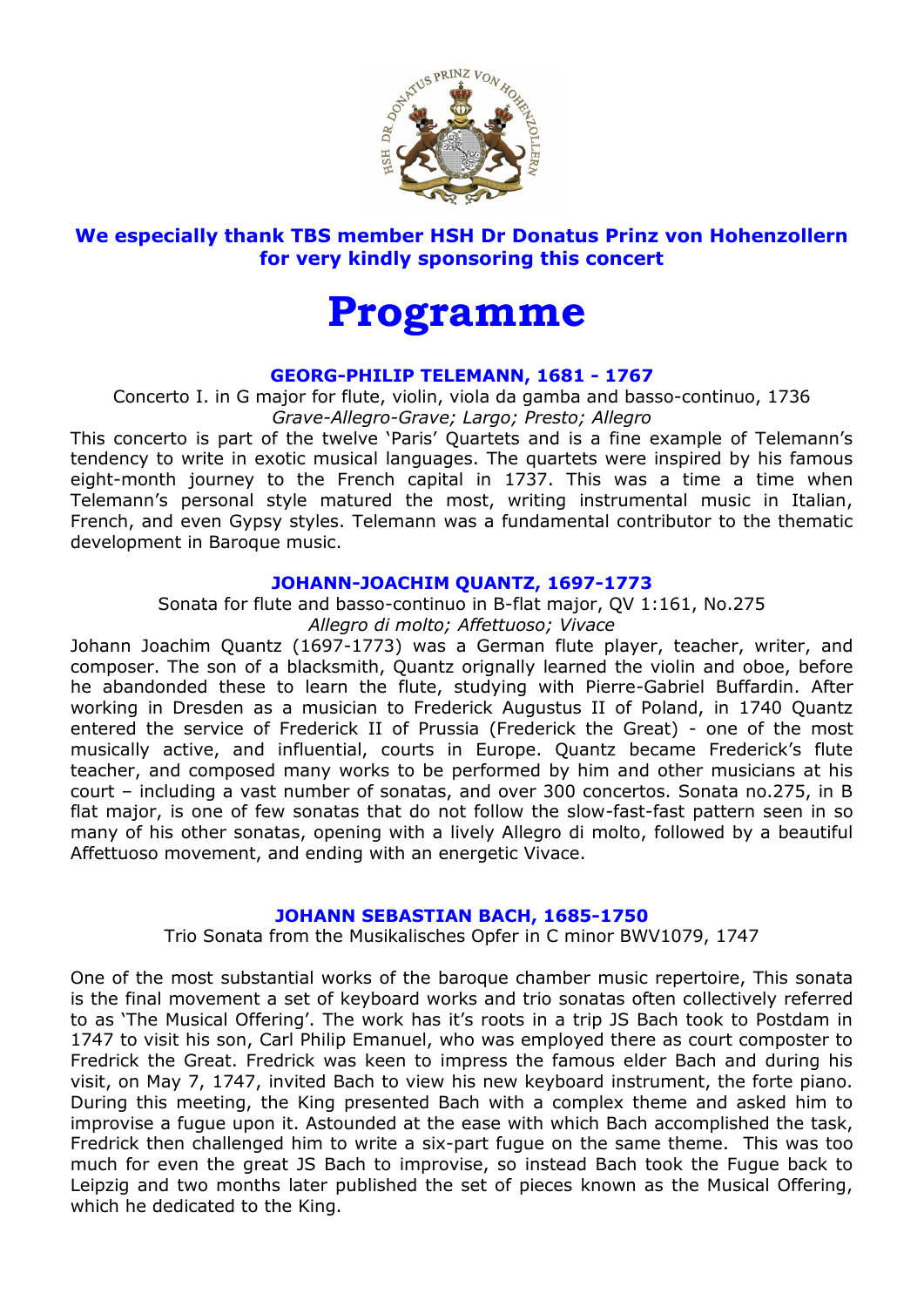#### **GEORGE-FRIDERIC HANDEL, 1685-1759**

Sonata in D major for Violin and basso-continuo, Opus 1, No 13, HWV 371, 1749 Handel's D major Violin sonata was written during the period 1749-1750. Unlike the two A major and E major sonatas, the D major sonata was not included in the original publication of Opus 1. Instead, Handel included it as an amendment to the second publication of Op. 1 by John Walsh in 1732. Though not in the original publication, the D major sonata has become a firm favourite and perhaps one of the most well know of his six violin sonatas. The openness of the key suits the sonority of the violin and always an opera composer, both of the fast movements are familiar interludes from later operatic works.

#### **CARL FRIEDRICH ABEL, 1723-1787**

Sonata in d minor, from his 27 pieces for solo viol *Preludio; Tempo de Minueto; Allegro; Adagio*

Abel was an exceptional performer of the viola da gamba. This set of unaccompanied pieces, grouped in key signatures, hasthe language of a traditional baroque style together with others like 'Galant' and 'Classical'. Charles Burney published a tribute to Abel in his history of music, in 1789:

'*…nothing was he so superior to himself and to other musicians , as in writing and playing and adagio, in which the most pleasing, yet learned modulations: the richest harmony; the most elegant and polished melody were all expressed with such feeling, taste, and science, that no music production or performance with which I was then acquainted seemed to approach nearer perfection".*

#### **CARL-PHILIP-EMANUEL BACH, 1714-1788**

Trio Sonata in B-flat major, for flute, violin and basso-continuo Wq161/2, H578 *Allegro; Adagio; Allegretto*

Carl Philipp Emanuel Bach was the second son of JS Bach and Maria Barbara Bach. CPE Bach moved to Berlin after obtaining an position at the court of the Crown Prince Frederick of Prussia (the future Frederick the Great). During his time in Berlin, Bach wrote many works, including his Magnificat, and many symphonies. Trio Sonata in B flat major, H. 578, written in 1748, consists of three movements – a playful Allegro, an expansive Adagio, and a lively Allegretto. This piece is evidence of the invention, unpredictability, and wide emotional range that CPE Bach's music has become known for.

**Saturday 28 March 2015 7-30pm**

St Thomas on the Bourne, Farnham, GU9 8HA *Waverley Trio with Ishani Bhoola Beethoven, Rachmaninov & Schubert*

*-----------*

**Saturday 25 April 2015 7-30pm**

St Andrews Church, Farnham, GU9 7PW *Guildhall Cantata Ensemble Bach evening including Cantatas 82 & 202*

*-----------* **Saturday 16 May 2015 7-30pm** St Andrews Church, Farnham, GU9 7PW

*Pegasus Choir Handel Dixit Dominus JS Bach Cantata BWV 4, JS Bach Motet: Lobet den Herrn*